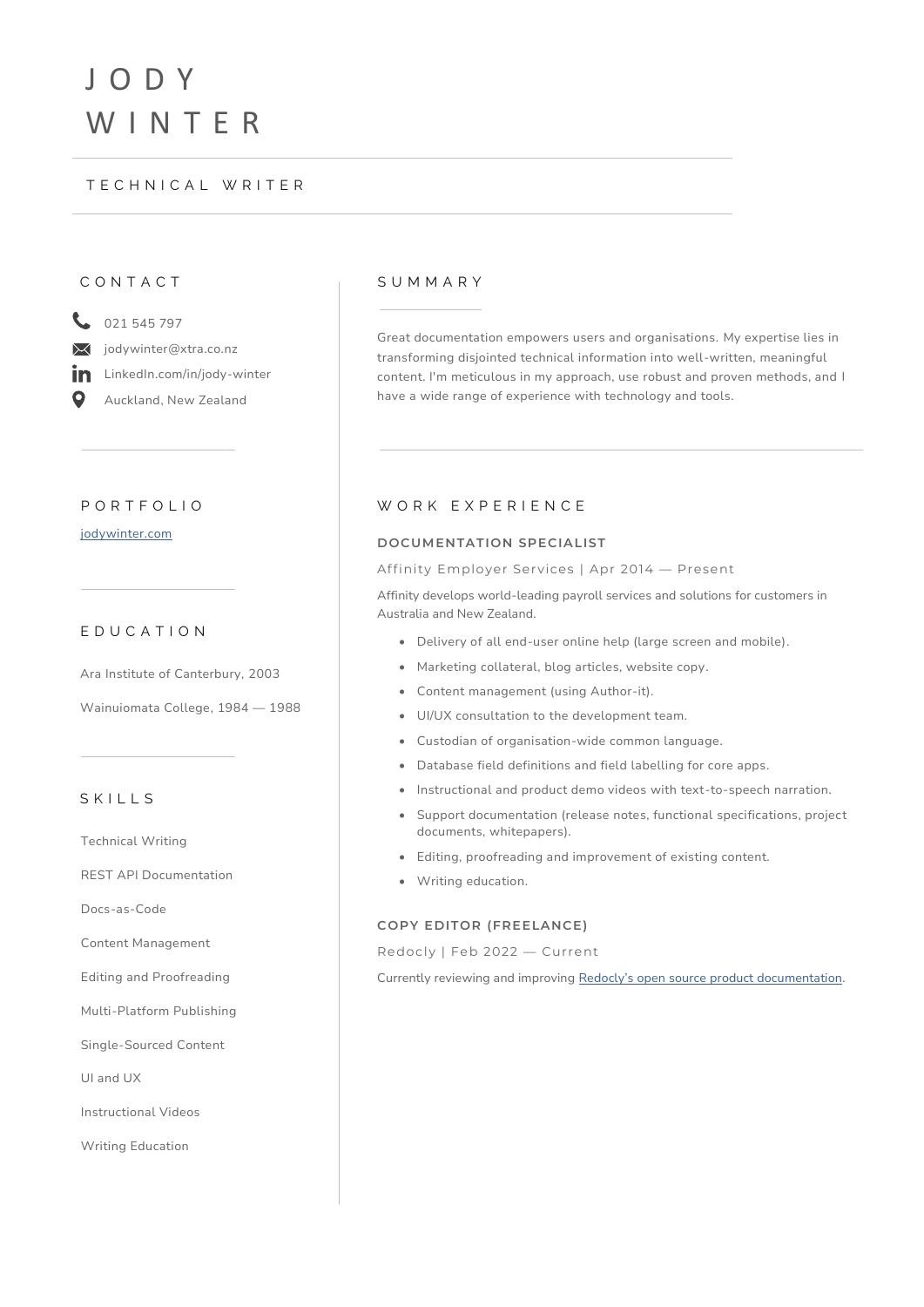## J O D Y

## W I N T E R

### T E C H N I C A L W R I T E R

### Author-it

- Camtasia Snagit Audacity
- CSS · HTML · Markdown · YAML
- MS Word MS Excel MS Teams
- Confluence . Hive . Jira . Canny
- GitHub GitHub Desktop
- Postman Stoplight SwaggerUI
- OpenAPI Specification 3.0+
- Visual Studio Code
- OpenAPI CLI · Redoc

### Q U A L I F I C A T I O N S

### **GRADUATE DIPLOMA OF TECHNICAL COMMUNICATION**

Ara Institute of Canterbury, 2003

### A S S O C I A T I O N S

**TECHNICAL COMMUNICATORS ASSOCIATION OF NZ**

Member Since 2004



### TOOLS/LANGUAGES | WORK EXPERIENCE CONTINUED

### **COPY EDITOR (FREELANCE)**

Portainer | Aug 2021 — Current

Provided copy editing services to [Portainer's updated docs portal](https://docs.portainer.io/).

### **TECHNICAL WRITER (FREELANCE/VOLUNTARY)**

Nextory | Apr 2021 — Aug 2021 Documented Nextory's internal [RESTful API.](https://jodywinter.com/home/nextory-rest-api-docs/)

### **CONTENT CONSULTANT (FREELANCE)**

Southern Cross Health Services | Nov 2017 — Feb 2019

- Content development for the BeingWell mobile app.
- On-going advice and assistance regarding language, tone and phrasing.
- Development of a written style guide.
- App usability testing.

### **DOCUMENTATION SPECIALIST**

#### Triquestra International | Feb 2010 — Apr 2014

Triquestra is a leading provider of retail management and point-of-sale systems to a worldwide customer base.

- Established the first-ever technical docs function in the organisation.
- Delivery of all end-user online help.
- Content management (using Author-it).
- Print, web and traditional help formats.
- Software release notes and product whitepapers.
- Instructional videos.
- MS Word template design.
- Editing and proofreading.
- Writing education.

I also provided business analysis, account management and testing to www.karenwalker.com.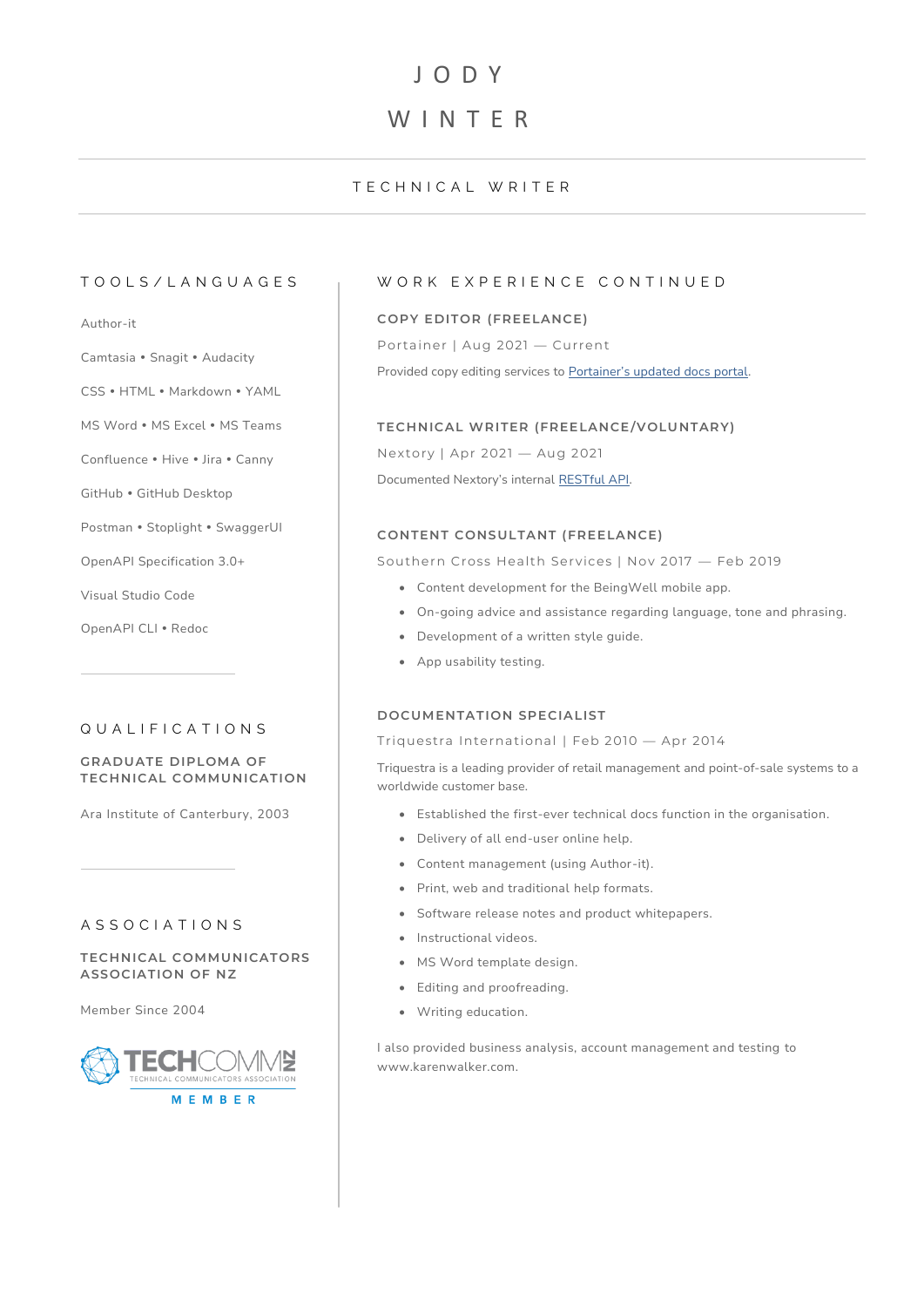## J O D Y

## W I N T F R

### TECHNICAL WRITER

Software Development

Central and Local Government

Entertainment, Gaming & Hospitality

Cemeteries & Crematoriums

Broadcasting

Telecommunications

Professional Associations

Open Source

### I N T E R E S T S

Fashion

U.S. Politics

Technology

House Plants

Singing

Interior Design

### IN DUSTRIES WORK EXPERIENCE CONTINUED

### **DISASTER RECOVERY SPECIALIST (CONTRACT)**

Land Information New Zealand (LINZ) | Jul 2009 — Jan 2010

Designed, planned and delivered a DR framework for six core systems.

### **CONSULTANT (CONTRACT)**

Pyrios | May 2009

Delivered writing-education workshops for staff in Auckland and Wellington. The focus was how to write winning business proposals, a pain point that was costing the company sales.

### **CONSULTANT (CONTRACT)**

Blind Low Vision NZ | Apr 2009

Finished their corporate style guide and provided a basic Word template.

### **TECHNICAL AUTHOR (CONTRACT)**

SKYCITY Auckland | Feb 2004 — Feb 2009

Wrote and maintained standard operating procedures and disaster recovery procedures for key systems. Help with support desk communications as required.

### **CONSULTANT (CONTRACT)**

Television New Zealand (TVNZ) | Jul — Sep 2008

Prepared a disaster-recovery gap analysis and action plan for the technology department. Wrote and delivered DR procedures to close the gaps.